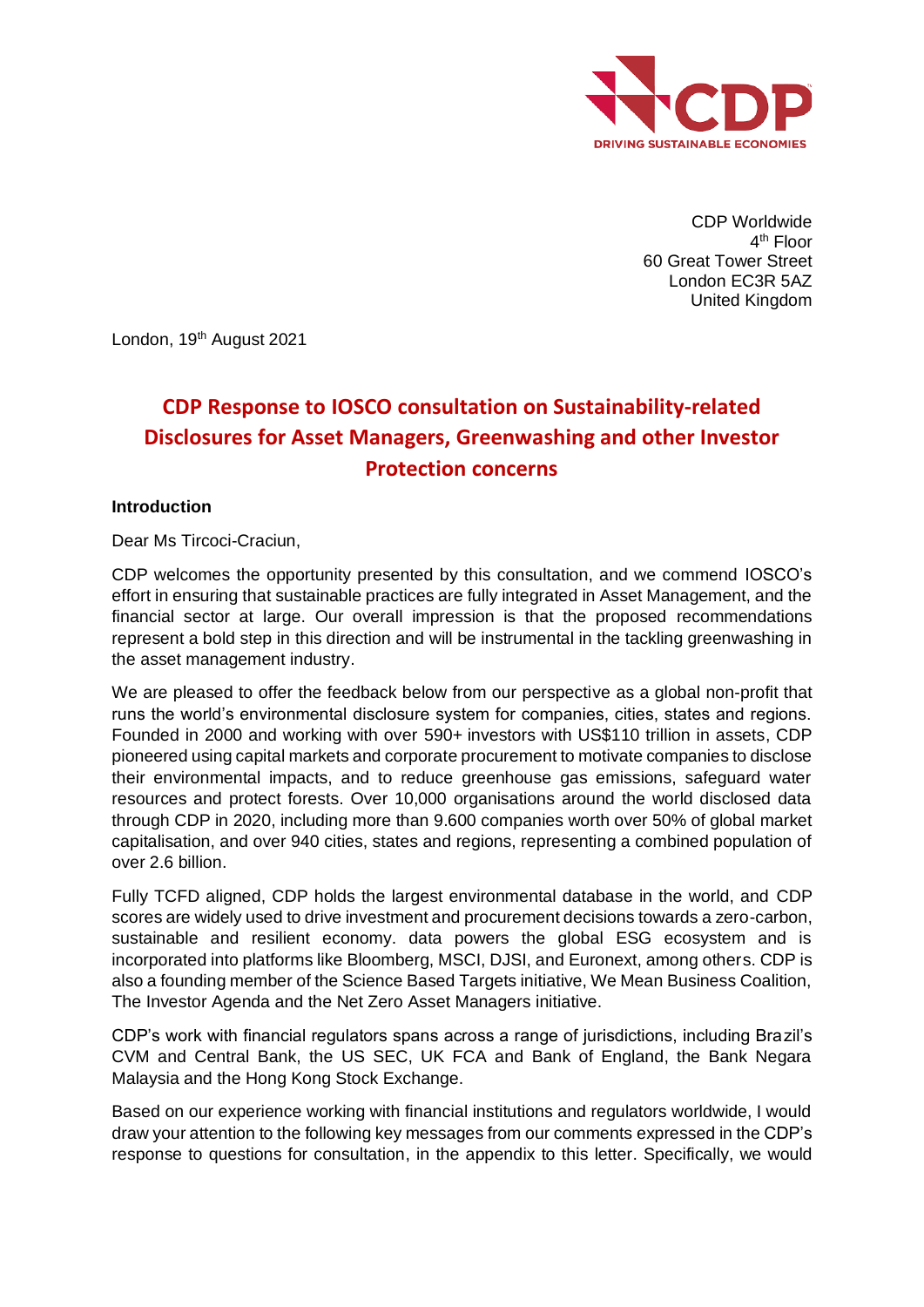

suggest IOSCO to amend the proposed recommendations to reflect the following three key suggestions:

◥ **Recommend requiring disclosure of** *impacts* **of asset managers portfolios, in addition to sustainability-related risks and opportunities, and integrating these impacts, risks and opportunities into their decision-making process.**

Greenwashing can only be eliminated if all the relevant actors (from regulators to asset owners, down to retail investors) have access to the necessary information regarding environmental risks, opportunities and impacts of investment products. CDP research shows that 49% of financial institutions do not conduct any analysis of how their portfolio impacts the climate at all.<sup>1</sup> This does not only increase the risks faced by asset managers (and in turn the whole financial system), but also impair the achievement of the Net-Zero commitments currently being undertaken by several governments.

◥ **Mainstream incorporation and disclosure of environmental-related considerations across the whole asset management industry, without distinction between asset managers that take sustainability-related risks and opportunities into consideration in their investment process and those that do not.**

Creating two "classes" of asset managers based on their adoption sustainability considerations would be counterproductive to the end goals of combating greenwashing and steering the whole economy on a sustainable path, in order to avoid the worst effects of climate change and environmental degradation. The recently released [IPCC special report](https://www.ipcc.ch/sr15/) further strengthens the message that the transition to a Net-Zero economy cannot be delayed any further.

◥ **Further strengthen the messaging around the importance of capacity building for asset managers.** 

CDP has a wealth of experience in providing its data and expertise to regulators and financial institutions worldwide. We would respectfully invite IOSCO to consider CDP as a knowledge and training partner to support further training on environmental disclosure and integration for asset managers.

These proposals aim at ensuring effective guidance needed to tackle greenwashing and allowing decision-useful information is provided to clients and other capital market actors. Our feedback is also intended to ensure that the recommendations are consistent with the need to take meaningful steps towards building a sustainable financial system. To that end, we have indicated the frameworks, standards, and other reference points which our stakeholders have found most useful in enabling financial institutions to meet global best practices.

We have also drawn from our database of environmental data submitted to CDP by over 300 financial institutions globally. The database captures the performance of FIs across the four pillars of the TCFD. This year, 181 asset managers worldwide have responded to CDP. We would be ready to support IOSCO's endeavours by providing this data and would also welcome further discussion on how CDP disclosure system may be useful to IOSCO in further developing this and other guidance and recommendations.

For further context and a deeper analysis of the environmental-related risks, opportunities and impacts identified by financial services companies responding to CDP, please see our report

<sup>1</sup> https://www.cdp.net/en/research/global-reports/financial-services-disclosure-report-2020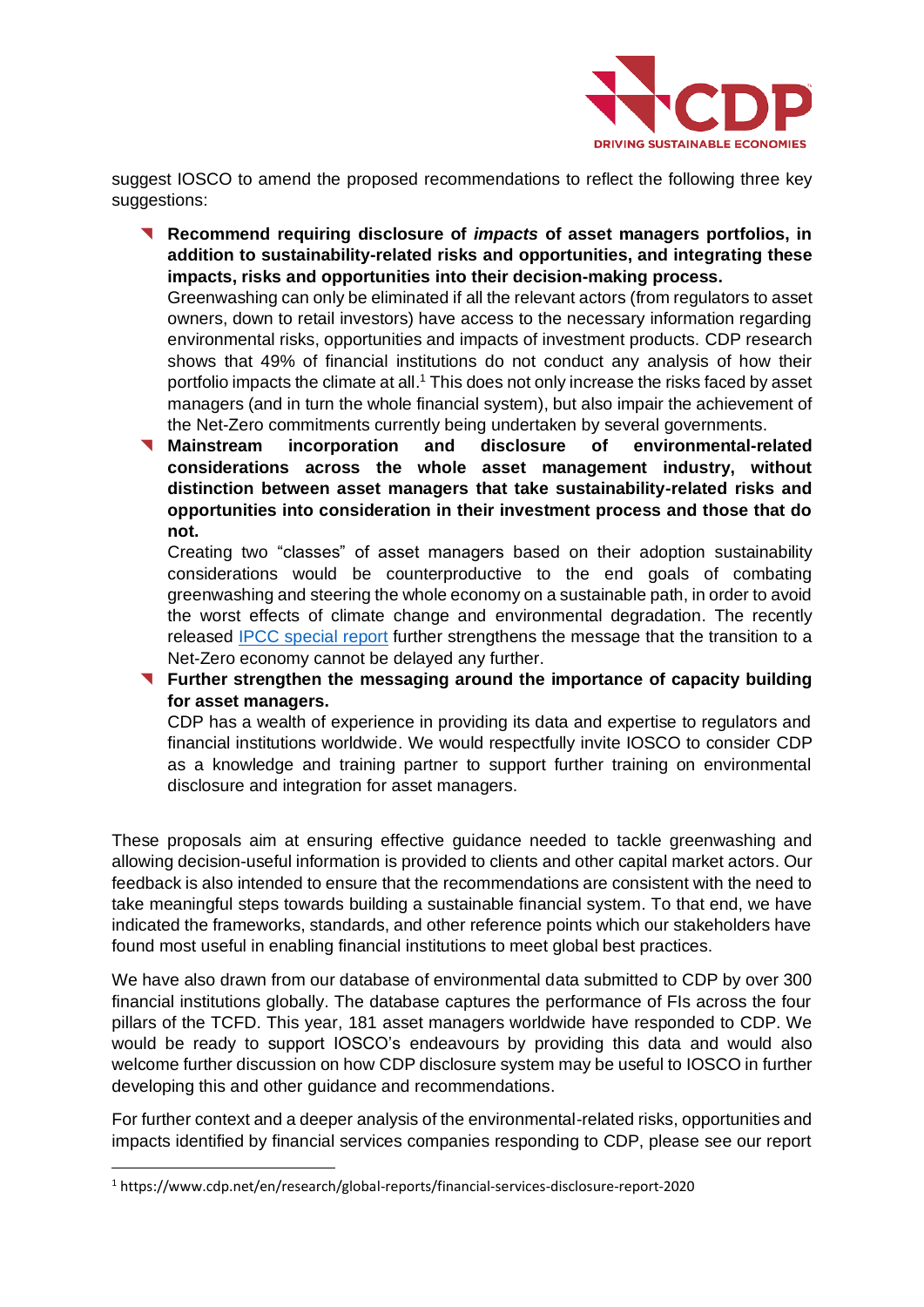

[The Time to Green Finance.](https://www.cdp.net/en/research/global-reports/financial-services-disclosure-report-2020) Additional recommendations for policymakers and regulators to incentivize corporate climate action are captured in the recent brief [The Time for Action is](https://www.cdp.net/en/policy-and-public-affairs/policy-briefings/the-time-for-action-is-now)  [Now.](https://www.cdp.net/en/policy-and-public-affairs/policy-briefings/the-time-for-action-is-now)

Sincerely,

Retroffeters'

Pietro Bertazzi, *Global Director Policy Engagements and External Affairs* CDP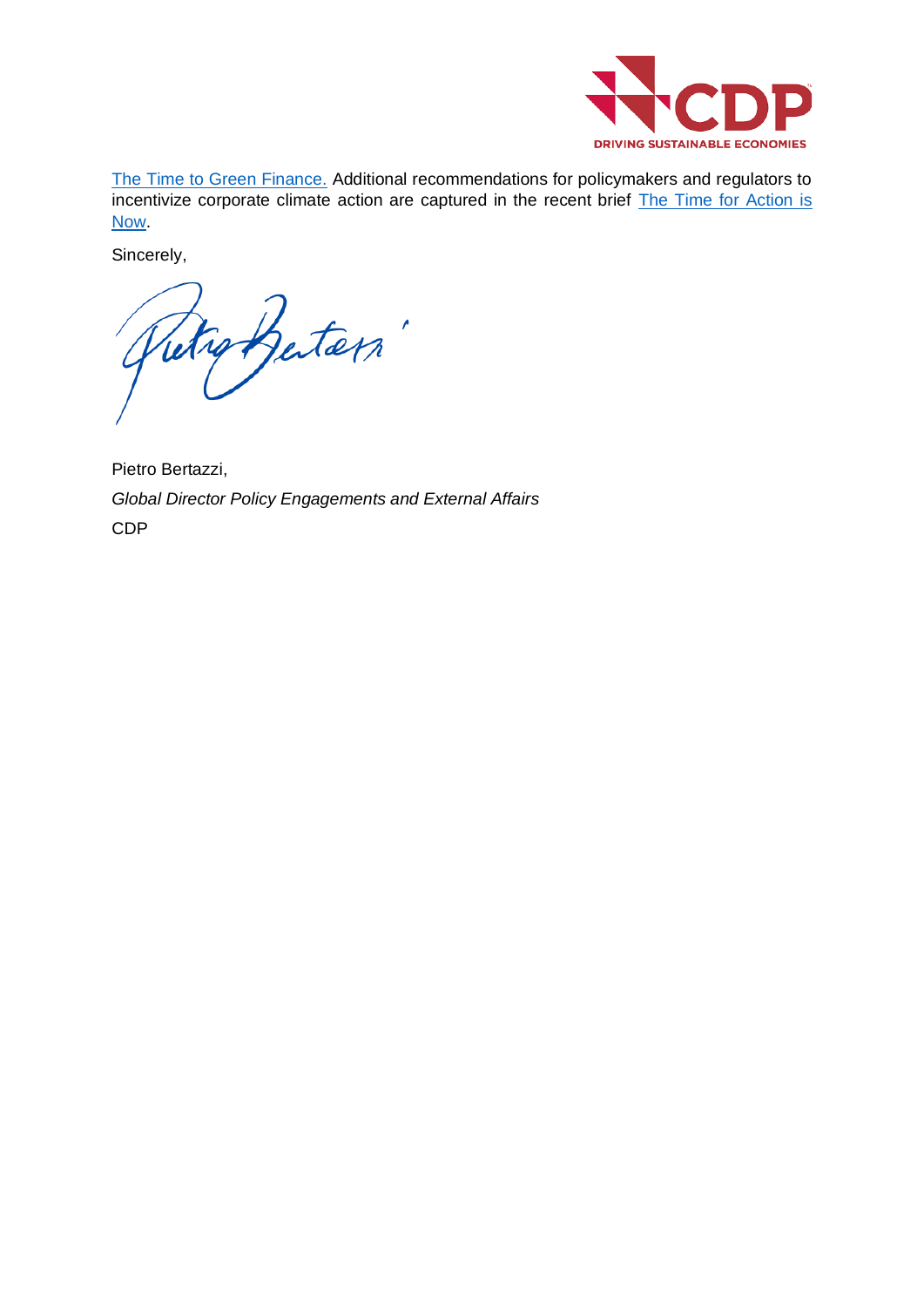

## APPENDIX: CDP'SRESPONSE TO QUESTIONS FOR CONSULTATION

Question 1: Will the recommendations outlined below sufficiently improve sustainability related practices, policies, procedures and disclosure in the asset management industry and address the issue of greenwashing? Are there other areas of sustainability-related practices, policies, procedures and disclosure in the asset management industry not mentioned in this consultation report that should be addressed as separate recommendations?

In CDP's view, the recommendations currently under consultation represent an encouraging starting point and should be strengthened in order to ensure that regulators adopt the necessary measures to tackle greenwashing in financial markets.

While we believe that TCFD represents a strong foundation for any disclosure mechanism, there are some limitations that we would like to highlight. In particular, the TCFD's focus on risks and opportunities does not consider an important additional element to ensure the climate transition and meeting the much-needed Net-zero targets: that of the impacts of investment decisions on people and planet. For this reason, we believe that regulatory requirements should adopt a double materiality approach, similar to the one adopted by the EU SFDR (through the concept of Principal Adverse Impacts). A 'double materiality approach' leads to assessing environmental issues as material if either they can influence the development, performance and position of the company materially, or if the company's activities have a material environmental or social impact. Recent research shows that 49% of financial institutions responding to CDP's Financial Services Questionnaire indicate they do not conduct any analysis of how their portfolio impacts<sup>2,3</sup>

Secondly, as both the present IOSCO paper and other research (e.g. NGFS report on Bridging the Data Gaps) point out, there is currently a focus from regulators on climate-related issues (compounded by the relatively limited scope of TCFD-aligned disclosures). CDP research also shows that issues of deforestation and water security are generally assessed by fewer financial institutions in making investment decisions (nearly 70% of asset managers consider climate issues, whereas for water and forests the percentages are just above 50% and 40%, respectively).

However, the largest asset managers are universal, meaning they have exposure to every sector of the economy. Moreover, irrespective of their size, asset managers in certain countries (e.g. South East Asia or Latin America) will inevitably be more exposed to issues such as deforestation. The consequence of this is that portfolios can be exposed to, and impact on, environmental concerns far beyond climate change. Indeed, it is not a surprise that regulators in countries more exposed to wider environmental risks (such as Singapore) have adopted a wider lens, including issues such as biodiversity loss, pollution and land use change. This approach should be adopted by all regulators, who should recognise the interconnected nature of environmental issues, and the spill over effect that the investment choices of asset managers operating in their jurisdictions may have.

<sup>3</sup> https://www.cdp.net/en/research/global-reports/financial-services-disclosure-report-2020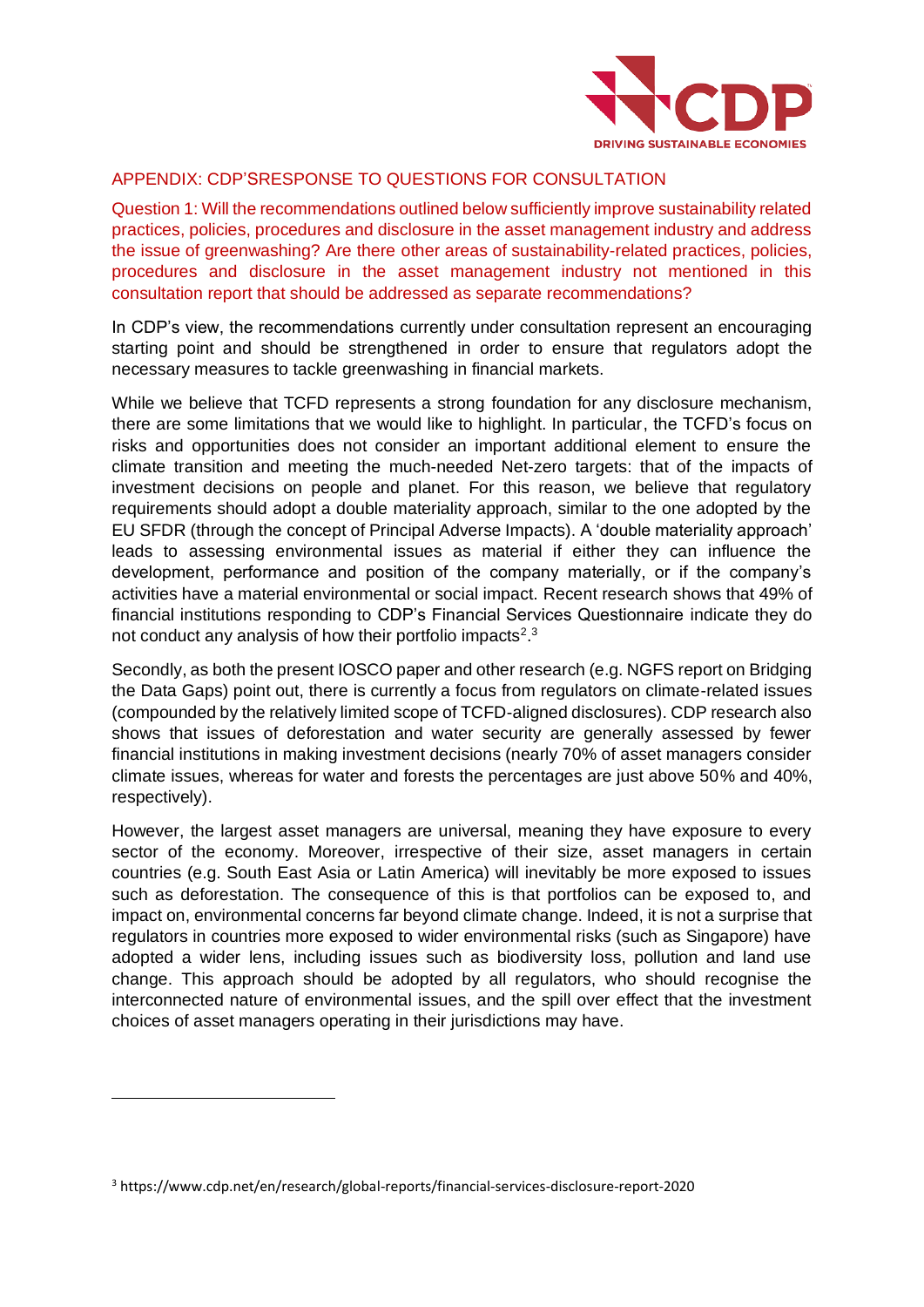

There is a strong business case for why the financial sector should care about nature  $$ globally, the total economic value of ecosystem services is estimated to be between US\$125 and 140 trillion per year.<sup>4</sup> In 2020, the total potential financial impact of water risks reported to  $CDP$  was up to US\$333 billion.<sup>5</sup> These numbers paint a compelling case for financial institutions to consider nature in financial decisions.

CDP is planning to expand its questionnaires to include a full range of environmental factors, with the goal to accelerate global environmental ambition and driving action. Protecting natural ecosystems and the benefits they provide is crucial for retaining resilience. For financial institutions, this means covering all climate and nature-related risks, opportunities and impacts driven by their lending, investments, and insurance underwriting. As a first step towards that goal, forests-related metrics were piloted with a limited number of banks in 2020, with encouraging results.<sup>6</sup> From 2021 the Financial Services Forests questionnaire will be extended to other capital market actors, including asset managers. Similarly, CDP is now engaging with the financial sector, including asset managers, to establish which water-related metrics should be included in disclosures of financial institutions.

### Question 2: The key areas identified are based on the key pillars of the TCFD Framework. Do you agree with this approach?

CDP welcomes the use of TCFD as a basis for identifying the key areas. Our Climate Change questionnaire is fully aligned with the TCFD recommendations and specifically covers financial services companies, including asset managers (181 asset managers responded in 2020).

However, we argue that the recommendations could add further detail on how the TCFD recommendations apply to asset managers, following the TCFD's own sector specific guidance. In particular:

- Governance: What are the specific sustainability-related governance responsibilities of the board and senior management and what is the relation to investment decision making? How do asset managers ensure there is the correct knowledge of sustainability issues at board and senior management levels?
- ◥ Investment strategy: Including a plan to transition their investments to be aligned with sustainability goals. For asset managers, being able to transition portfolios requires cooperation with asset owner clients and may require changes to existing mandates. In addition to investment strategy, strategy should also cover how asset managers intend to increase the proportion of investments they are managing which can be transitioned within existing client mandates. Practices and procedures involving scenario analysis are also important in aligning portfolios with climate goals, as is disclosure of the same. Further, engagement strategy is important in addition to investment strategy – it is well publicised that divesting often only moves carbonintensive assets around rather than reducing real world emissions.
- ◥ Risk management: Processes and procedures such as investment due diligence.

c70d8ead6ced550b4d987d7c03fcdd1d.ssl.cf3.rackcdn.com/cms/reports/documents/000/005/316/original/CD P-SEA-banks-pilot-executive-summary.pdf?1596042488

<sup>4</sup> https://www.oecd.org/environment/resources/biodiversity/G7-report-Biodiversity-Finance-and-the-Economic-and-Business-Case-for-Action.pdf

<sup>5</sup> https://www.cdp.net/en/research/global-reports/global-water-report-2020

<sup>6</sup> https://6fefcbb86e61af1b2fc4-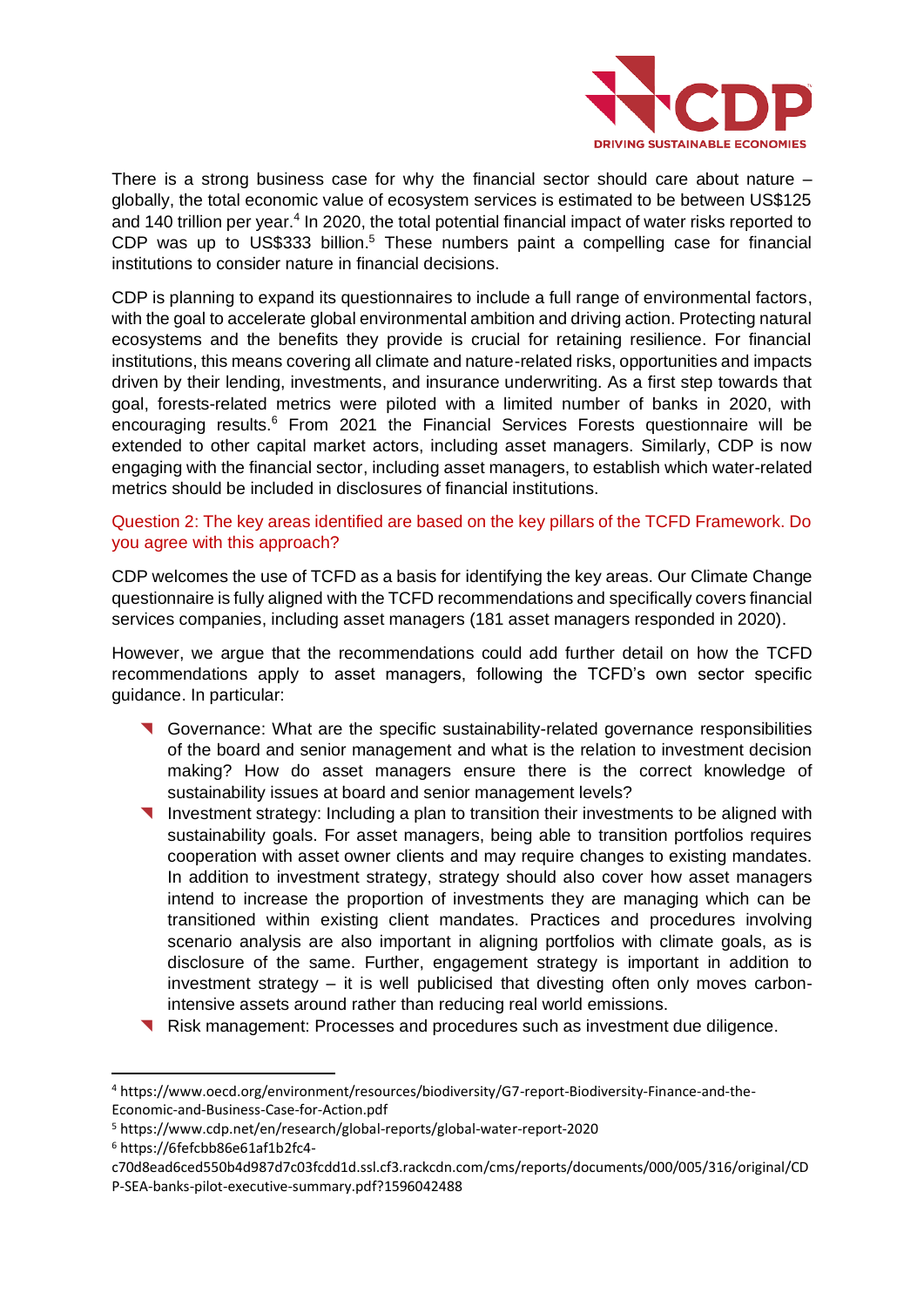

Metrics and tools: The recent [CDP Financial Services Disclosure Report 2020](https://www.cdp.net/en/research/global-reports/financial-services-disclosure-report-2020) found that portfolio emissions are on average 700 times higher than their direct accountable emissions. The outsized share of financed emissions in an FI's emissions profile necessarily makes Scope 3 emissions an exceedingly material metric. However, the same review found that only 25% of disclosing entities report portfolio emissions. This lack of data and transparency suggests that financial institutions have yet to give sufficient attention to their portfolio emissions, even though almost all their climate risks and impacts are driven by the activities financed.

The lack of transparency around portfolio emissions has troubling implications beyond the performance of individuals financial institutions. The Network from Greening the Financial System, among others, has identified unaccounted for climate risk as a threat to the stability of the financial system as a whole and recommended that supervisors require regulated entities to identify vulnerabilities to climate related risks, which entails accounting for financed emissions. In this vein, supervisors like the United Kingdom's Financial Conduct Authority have indicated that they intend to include measurement of portfolio emissions within their guidelines.

Other, more forward-looking metrics that can be useful to asset managers include a portfolio temperature alignment, and the proportion of investments in assets aligned with (or on a path to alignment with) sustainability goals.

### Question 3: Should the scope of this recommendation cover all asset managers or be limited to only those asset managers that take sustainability-related risks and opportunities into consideration in their investment process?

In CDP's view, the risks connected to climate change and environmental degradation cannot be addressed in a silo. On the contrary, a whole-sector shift of the financial system towards sustainability is needed. For this reason, it would be counterproductive to limit these recommendations to asset managers that take sustainability-related risks and opportunities into consideration in their investment process.

Moreover, in order to limit climate change within 1.5C and avoiding the worse effects of the environmental and climate crisis, a whole-economy shift to net zero is needed. Creating different requirements for asset managers not taking sustainability-related risks and opportunities into consideration in their investment process would risk creating emissions leakage, by limiting regulators' control over the financing of companies in high-emitting sectors. For example, recent [WBA/CDP research](https://assets.worldbenchmarkingalliance.org/app/uploads/2021/07/Oil-and-Gas-Benchmark-Insights-Report-2021.pdf) shows evidence of a systemic lack of accountability and action by the largest 100 companies in the Oil and Gas sector, undoubtedly one of the most significant sectors for the low-carbon transition. Limiting regulation only to firms already considering sustainability-related risks and opportunities would leave those not considering these factors free to finance companies in these sectors, thus impairing the shift towards net zero.

Lastly, limiting the regulatory requirements only to asset managers already taking sustainability-related risks and opportunities into consideration in their investment process would risk inadvertently creating an escape route for those trying to escape these requirements.

With specific regard to disclosure requirements, data users may need to compare data of sustainability-related funds to the performance of traditional, non-sustainable financial products. Therefore, we believe that disclosure requirement should be extended to all financial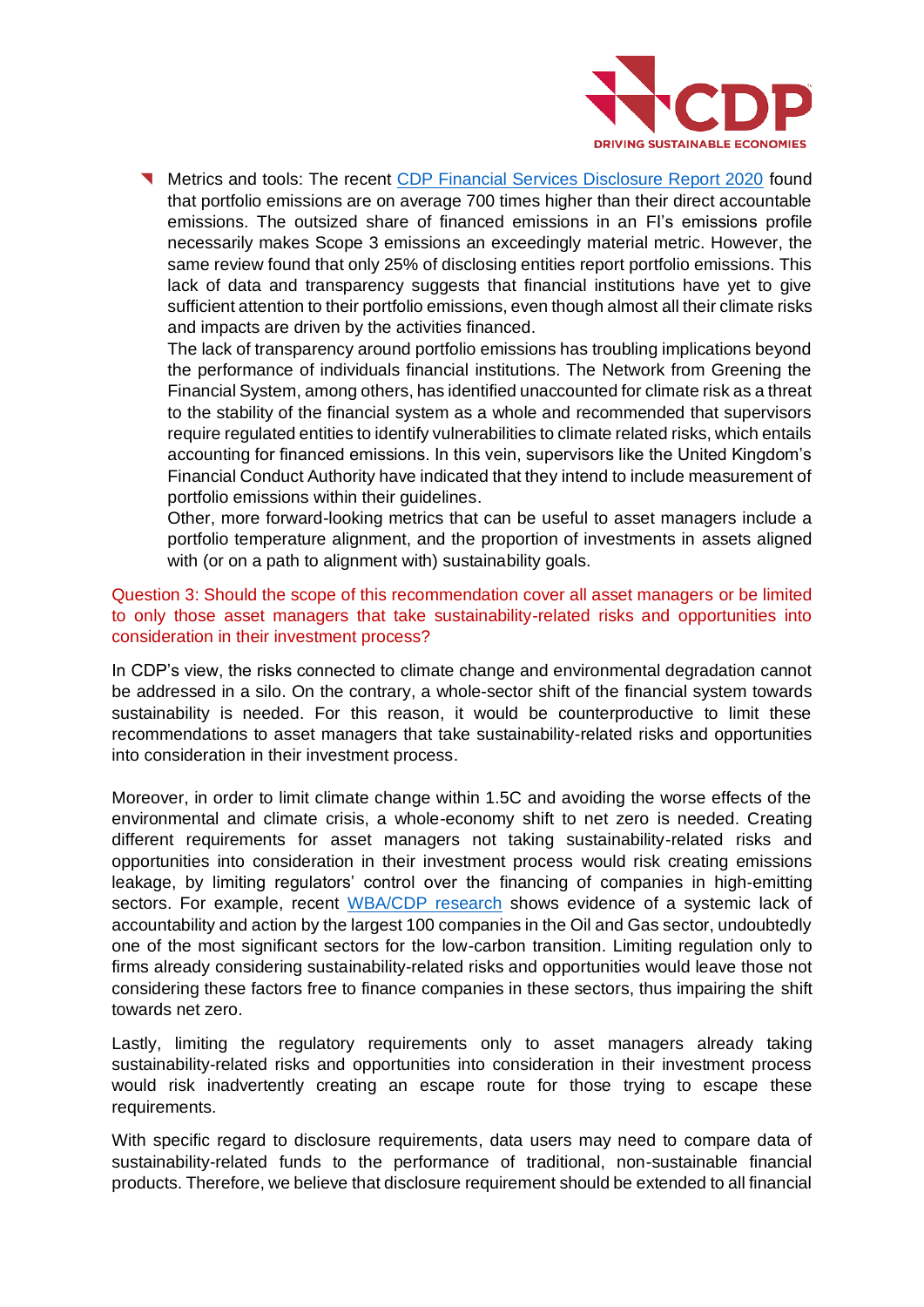

products, regardless of whether the asset managers openly take sustainability-related risks and opportunities into consideration in their investment process or not.

Lastly, CDP would welcome IOSCO's recommendations to integrate a definitive point that, whilst considering the characteristics of the different local markets and regulatory frameworks, adopting environmental considerations does fall within the scope of asset managers' fiduciary duty. Although already in 2005 the [Freshfields Report](https://www.unepfi.org/fileadmin/documents/freshfields_legal_resp_20051123.pdf) stated that "integrating ESG considerations into an investment analysis [and in some cases beyond that] so as to more reliably predict financial performance is clearly permissible and is arguably required in all jurisdictions" in many jurisdictions this issue has not yet been clearly settled. This discussion has recently been brought forward by yet another report by the same firm and extended to investing for sustainability impact. In this case, the report itself notes that the regulatory frameworks diverge between jurisdictions and calls for more support from policymakers and regulators.

Creating a clear link between the environment and asset managers' fiduciary duties would at the same time support those that are already engaged in sustainable investment, while at the same time helping to push those that are not. It would also support regulators, who would be able to move from deciding IF environmental factors should be integrated into the investment process, to HOW these are being adopted. This would in turn help tackling greenwashing, by creating stronger incentives to properly integrate the environment in investment considerations.

This leads back to the issue of availability of data: as stated in CDP's response to the [European Commission's Action Plan "Financing Sustainable Growth"](https://6fefcbb86e61af1b2fc4-c70d8ead6ced550b4d987d7c03fcdd1d.ssl.cf3.rackcdn.com/cms/reports/documents/000/003/202/original/CDP_Europe_on_Action_Plan_on_Sustainable_Finance_v3.pdf?1530612218) investors with fiduciary duties that require them to ensure long-term, low-risk investment strategies do not encounter sufficient information on long-term climate-risk mitigation and adaptation strategies of the companies they invest in. Climate risks or opportunities that are unlikely to materialize over the next few years, but could be significant over longer horizons, tend to be under-priced or underappreciated by investors. This issue will be addressed further in our responses to the questions below.

Question 4: Should securities regulators and/or policymakers, as applicable, consider setting out different disclosure requirements for products with sustainability-related investment objectives as compared to products that promote sustainability-related characteristics? If so, for which of the different areas of disclosure listed above should the requirements vary, and how should they vary? In addition, if so, should securities regulators and/or policymakers, as applicable, consider specifying thresholds or other criteria for determining whether a product has sustainability-related investment objectives as compared to sustainability-related characteristics, and what should those thresholds or criteria be?

In CDP's view, on this issue regulators should follow the example set by the EU. Already now, the EU Sustainable Finance Disclosure Regulation defines two categories of sustainable investment products: those promoting environmental or social characteristics and those with environmental or social objectives, the latter being defined as 'sustainable investments'.

Thresholds and criteria to be integrated in the different categories should take into account the characteristics of the different regions, while adopting a sufficient level of commonality to allow for cross-border investment. In this, the trend towards the creation of Sustainable Finance Taxonomies could be helpful. Sustainable Finance Taxonomies are currently on the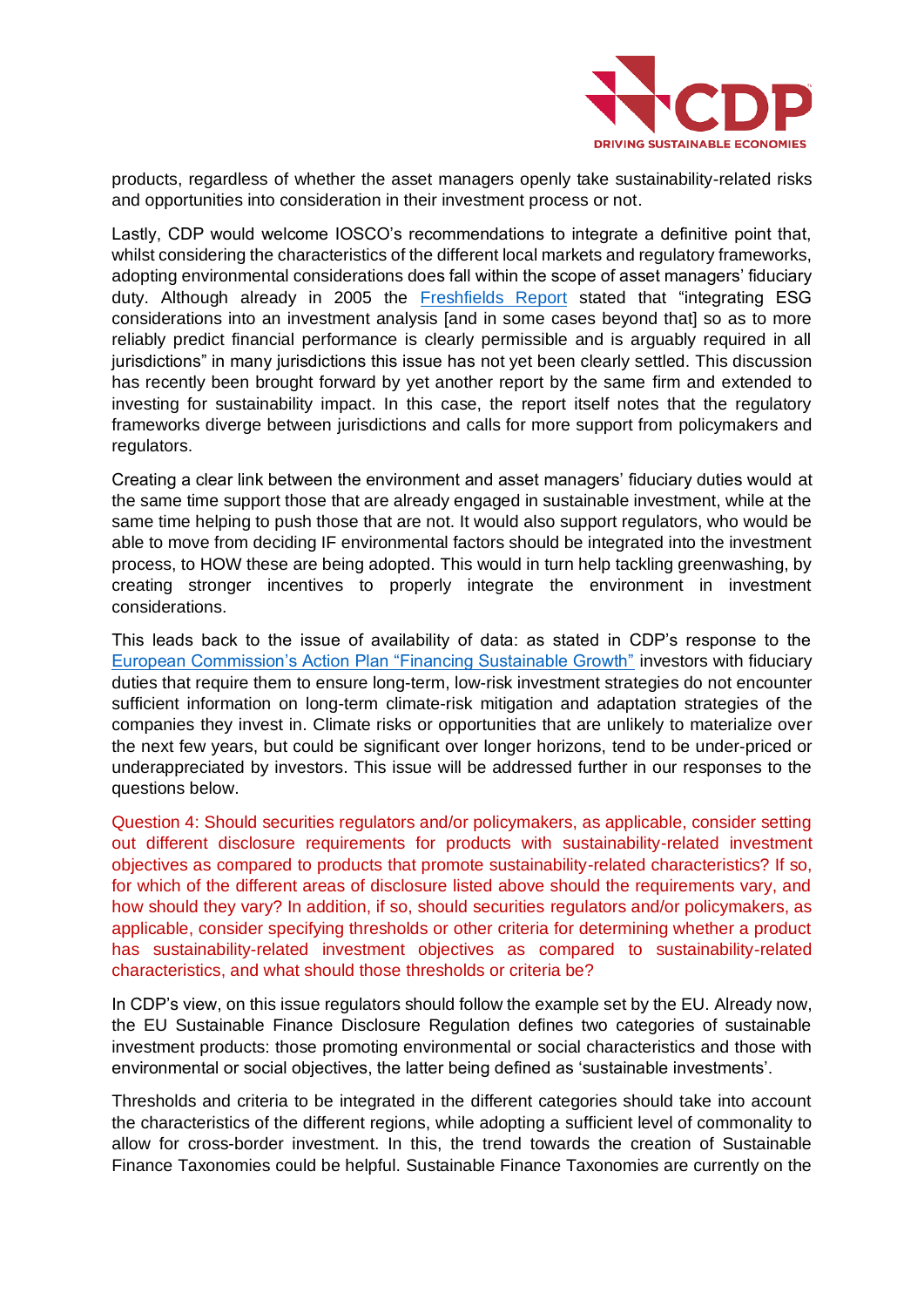

rise, with more than 50 being developed around the world, including a Common Grounds Taxonomy currently being developed by the International Platform on Sustainable Finance. These should form the basis of disclosure requirements for financial products.

As an example of how taxonomies can be linked to disclosure requirements, under the EU legislation, both products with sustainability-related objectives and those that promote sustainability-related characteristics must disclose their use of the EU Taxonomy, for the environmental portion of the product. However, the levels and types of disclosures are different for each, reflecting the different nature of the two.

CDP is working to align its questionnaires and databases to the requirements of the EU Taxonomy, thus supporting both asset managers and capital markets participants in complying with their reporting requirements, and EU regulators in verifying compliance.

Question 5: Should naming parameters permit the product name to reference sustainability only if the investment objectives refer to sustainability?

CDP agrees with this recommendation.

Question 6: Should a product need to have an ESG, SRI or similar label in order to be marketed as a sustainability-related product?

In CDP's view, over time labels are important to delineate between different requirements for different types of products and make verification and assurance processes clear and understandable in product marketing. This could help identify product providers, underlying/ issuing companies' and associated projects overall sustainability performance and make it easier for investors and their clients to understand exactly what the outcomes of each product are within the broader sustainability landscape.

Currently labelled products in capital markets fall into two categories:

1. Use of Proceeds instruments; defined as those aligned to the Green and Social Bond Principles or Sustainability Bond Guidelines or,

2. General Corporate Purpose instruments aligned to the Sustainability-Linked Bond Principles or the LMA's sustainability linked loan principles.

One of the main concerns with the system at the moment is the focus on creating tools that are limited to defining 'green' financial products. This will only drive a small market which cannot absorb large capital shifts in the short term and will not deliver the holistic approach needed. We strongly recommend fostering a systemic approach: this means adopting a focus on tools and assessment that aim to drive change across all sectors and companies.

To broaden this to overall ESG, SRI, Transition (or similar) labels should mean that each label is linked to agreed jurisdictional principles that investors can look to in order to understand the objectives to which they are held.

For example:

An 'SRI' labelled product would need to have objectives that meet criteria showing both a social and financial return has been identified and is measurable in its performance.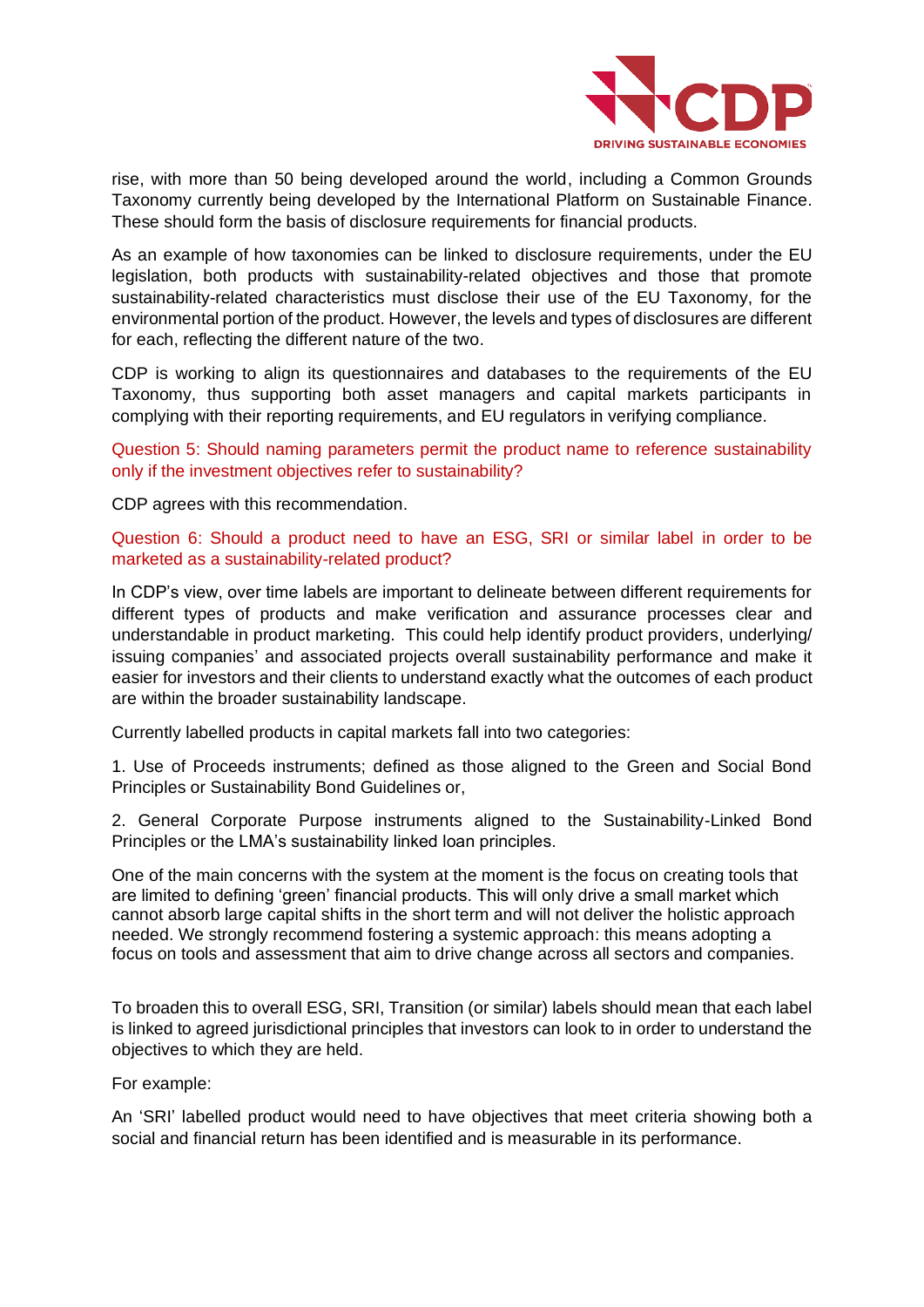

An 'ESG' labelled product would need to align with jurisdictional regulations/ guidelines e.g. **SFDR** 

A 'Transition' labelled product would need to show that there is alignment in underlying assets that with science based emissions reduction targets and provide an overall benchmark (absolute emissions reduction, implied temperature rise etc.) that it seeks to perform against. Care should be taken in any fund that markets transition to 'Net Zero' unless the 'Net' (I.e. emissions avoidance, abatement or capture + utilisation/ storage) can be clearly defined and linked to a respected standard.

All of these should be required to have  $3<sup>rd</sup>$  party verification and assurance of claims/ performance. CDP believes that is not sufficient to have a label that can only indicate whether an investment fund is or is not environmentally sustainable. It is crucial to have a tool that measures to what extent a fund is well positioned toward the transition to a low carbon economy.

[Climetrics](https://www.cdp.net/en/investor/climetrics) is an ESG Data Initiative funded by EU that provides the world's first and only climate rating for investment funds. It allows investors to find funds with strong climate or environmental credentials that are well-positioned in the transition to a low carbon economy. Climetrics measures the climate and environmental performance of a fund's holdings, its asset manager's governance of climate issues and its investment policy. Policymakers and supervisors can use the Climetrics fund rating, which provides a holistic assessment of more than 17.000 funds' climate-related risks and opportunities and is used by institutional and retail investors, as well as individuals seeking an investment in Paris Climate Agreement aligned funds. The methodology is fully transparent.

Climetrics measures:

- ◥ Transition helps investors choose funds that better support the transition to a lower carbon, climate resilient economy.
- ◥ Materiality measures to what extend a fund is invested in companies with good management of material climate risks or opportunities.
- ◥ Stewardship considers the level of public action taken by the asset manager to support climate disclosure and engagement in initiatives.

#### Question 7: Do you agree with the specified areas of investment strategies disclosure?

CDP agrees with the suggested areas of investment strategies disclosure. In our view, standardised disclosure against these areas is fundamental in understanding the nature of an investment product and its classification. Disclosures should make clear how a product aligns with its stated goals (Green, SRI, ESG, Transition etc.), the benchmarks it measures itself against and how it proposes to achieve them.

#### Question 8: Should the disclosures address how past proxy voting and shareholder engagement records align with the investment objectives or characteristics of a sustainabilityrelated product?

CDP agrees with this recommendation as active ownership, engagement and in particular shareholder voting are a key way to achieve impact in the real economy. It is well publicised how divestment from carbon-intensive activities and assets, often ends up only moving carbon-intensive assets around rather than reducing real world emissions (see for example [here\)](https://www.bloomberg.com/graphics/2021-tracking-carbon-emissions-BP-hilcorp/). Therefore, engagement with portfolio companies to reduce their impact is key and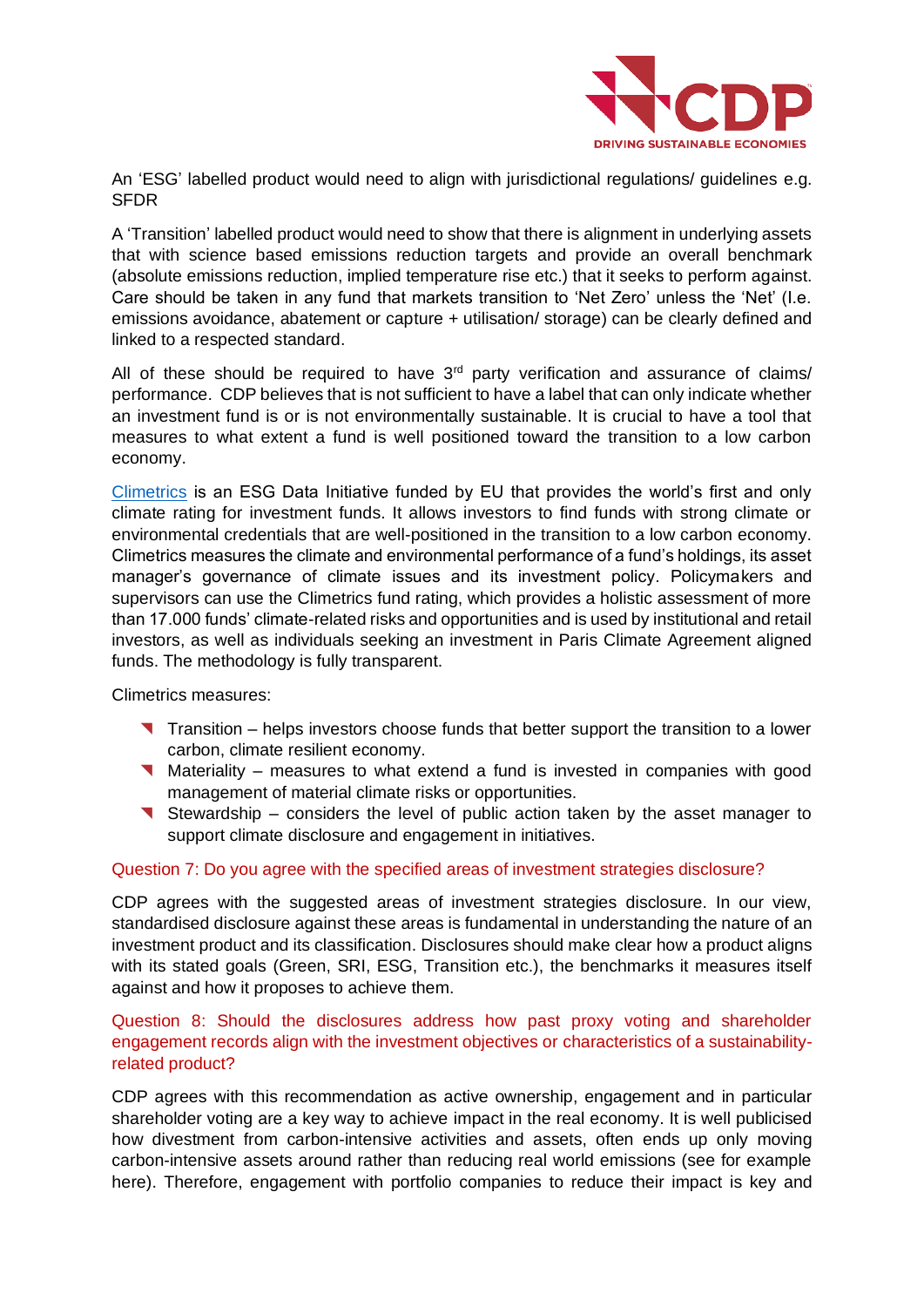

disclosures should address how engagement is aligned with sustainability objectives. [Say on](https://www.sayonclimate.org/)  [Climate](https://www.sayonclimate.org/) is a powerful initiative that demonstrates the feedback mechanism shareholders can be to hold companies to account on their commitments, for example in the case of [AENA.](https://www.sayonclimate.org/case-study/)

Mandatory disclosure of voting records, which can be influenced by regulators and policy makers would be preferred to comply or explain stewardship codes. Even better would be a centralised register with all proxy voting records of all investment funds.

CDP is going to introduce a question into its reporting framework for financial institutions in 2022 on proxy voting policies and how they align in 2022.

Question 9: Should securities regulators and/or policymakers, as applicable, also address the format and presentation of marketing materials and website disclosure for sustainabilityrelated products?

CDP agrees with this recommendation, as it supports comparability and consistency in environmental data.

Question 10: Should securities regulators and/or policymakers, as applicable, encourage the use of specific metrics or key performance indicators to assess, measure and monitor the sustainability-related product's compliance with its investment objectives and/or characteristics? Should these metrics be subject to self-selection, or should there be a standardised approach?

CDP would suggest that securities regulators and policymakers encourage the use of specific metrics and key performance indicators. A standardized approach would aid comparability between asset managers for asset owner clients.

There needs to be rigour in the indicators selected and the methods for calculating those indicators, and the choice of indicators should be agreed, for example during a consultation period with asset managers and clients of asset managers.

CDP would point out that some of this work is already ongoing in various fora including most relevantly the TCFD's consultation on metrics and targets and IFRS work to develop international sustainability standards. CDP is deeply engaged in both those pieces of work.

We would suggest the following specific metrics are useful for asset managers:

- ◥ Assets under management invested in carbon-related assets (amount/proportion) (by asset class)
- ◥ Assets under management invested in assets aligned to the goals of the Paris Agreement (amount/proportion) (by asset class)
- ◥ Financed emissions (calculated using PCAF standard)
- ◥ Weighted average carbon intensity of portfolio
- ◥ Temperature alignment of portfolio

Question 11: Should periodic reporting include both quantitative and qualitative information about whether a sustainability-related product is meeting its sustainability-related investment objectives and/or characteristics?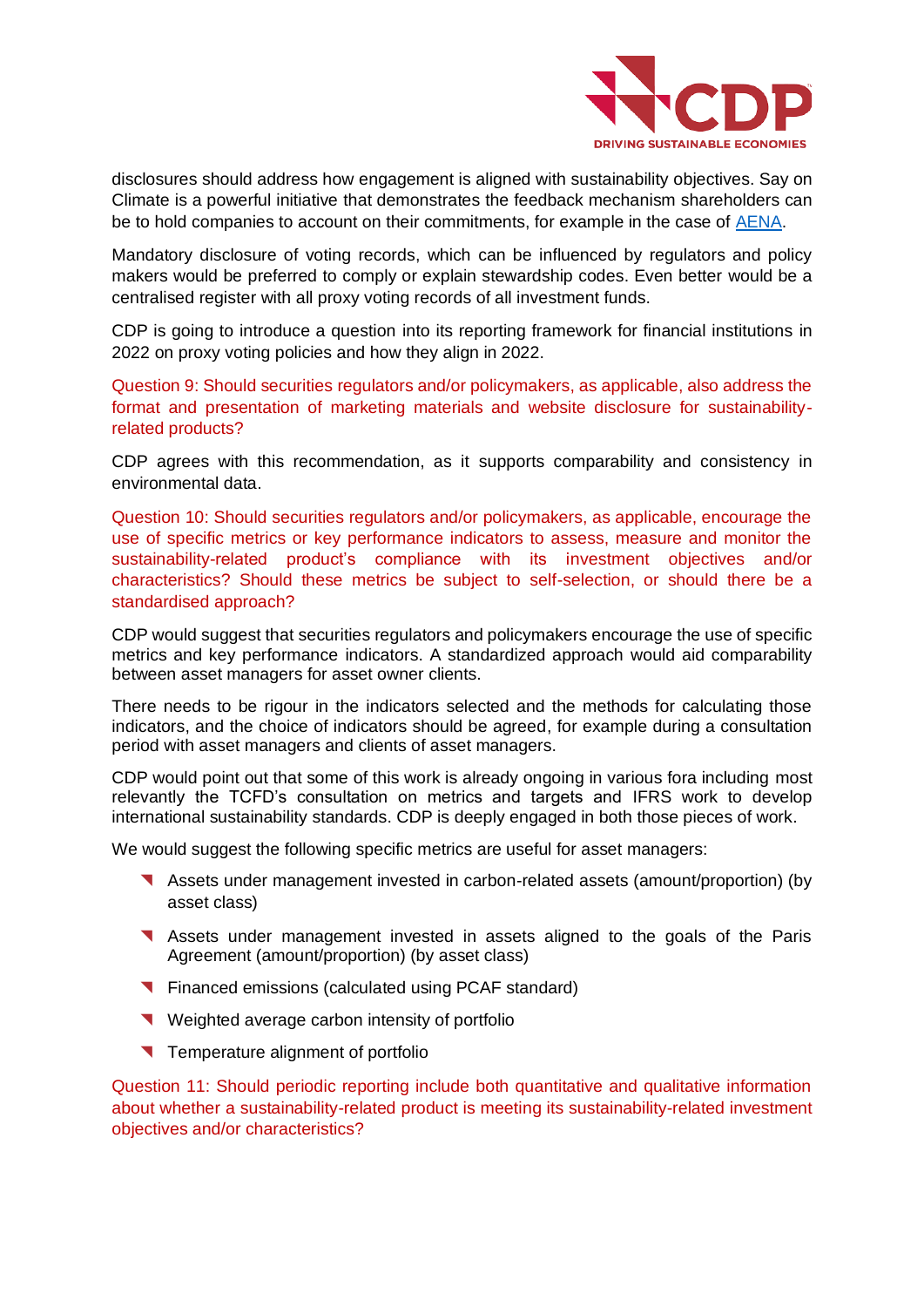

CDP suggests that periodic reporting should include both quantitative and qualitative sustainability-related information. With regards to the specific information disclosed, in addition to that already mentioned in the paper, we refer to the answer to Question 10 above.

Question 12: Do you agree that securities regulators and/or policymakers, as applicable, should encourage industry participants to coalesce around a set of consistent sustainabilityrelated terms?

CDP agrees with the view expressed in this recommendation. We believe that a standardised terminology would increase certainty and reduce confusion among capital markets actors and retail investors.

Standardisation is part of CDP's DNA. Indeed, CDP offers a disclosure mechanism which is informed by existing internationally accepted frameworks, recommendations and standards. CDP's disclosure platform enables structured disclosures which leads to an instantly standardized data set that is being used by capital markets participants at unprecedented scale, as well as by regulators, governments, NGOs, and many other stakeholders.

CDP, despite not being a formal standard-setting organization (i.e. it does not have the same governance or due process as a standard-setter), plays a critical role both in informing sustainability disclosure standards, including the accompanying terminology, and in contributing to the evolution of standards and terminology over time. Through its questionnaires, CDP captures the fast evolution of sustainability topics and reflects evolving market needs, and therefore is a catalyst for innovation as well as standardized disclosures.

As a best practice, CDP and the initiatives that it sponsors, is part of, or works in close proximity with (such as SBTi and PCAF), use same terminology. For example, the three initiatives use a definition of Scope 1, 2 and 3 emissions developed by the [GHG Protocol](https://ghgprotocol.org/corporate-standard)  [Corporate Standard.](https://ghgprotocol.org/corporate-standard)

For a further analysis of this terminology, as employed by CDP, we would point IOSCO towards our [Climate Change questionnaire guidance](https://www.cdp.net/en/guidance/guidance-for-companies) and the accompanying [Technical Note](https://6fefcbb86e61af1b2fc4-c70d8ead6ced550b4d987d7c03fcdd1d.ssl.cf3.rackcdn.com/cms/guidance_docs/pdfs/000/002/428/original/CDP_Technical_Note_on_Portfolio_Impact_Metrics_for_Financial_Services_Sector_Companies.pdf?1610122108)  [on Portfolio Impact Metrics for Financial Services Sector Companies.](https://6fefcbb86e61af1b2fc4-c70d8ead6ced550b4d987d7c03fcdd1d.ssl.cf3.rackcdn.com/cms/guidance_docs/pdfs/000/002/428/original/CDP_Technical_Note_on_Portfolio_Impact_Metrics_for_Financial_Services_Sector_Companies.pdf?1610122108)

PCAF also published a [Strategic Framework for Paris Alignment](https://carbonaccountingfinancials.com/files/2021-04/2106-strategic-framework-12.pdf?29be10e5a6) with the aim to "provide clarity to financial institutions seeking alignment with the Paris Agreement".

A specific point raised by the discussion paper (Chapter 5, section C) focused on the concept of "temperature alignment". Regarding this particular term, CDP would point towards the Partnership for Carbon Accounting Financials (PCAF) [Global GHG Accounting and Reporting](https://carbonaccountingfinancials.com/files/downloads/PCAF-Global-GHG-Standard.pdf)  [Standard for the Financial Industry.](https://carbonaccountingfinancials.com/files/downloads/PCAF-Global-GHG-Standard.pdf)

With regards to the IFRS work to establish a Sustainability Standards Board, cited in Chapter 5, section A of the document, CDP welcomes the work of the Foundation and is currently involved in the development. IOSCO can find our response to the December 2020 consultation at [this link.](http://eifrs.ifrs.org/eifrs/comment_letters/570/570_27467_PietroBertazziCDP_0_CDP_Response_IFRS_Consultation_2020.pdf) In June 2021, CDP also provided comments to the [public consultation on](http://eifrs.ifrs.org/eifrs/comment_letters/590/590_28557_CharlottePortierCDP_0_2021_07_CDP_Response_IFRS_Consultation_Governance.pdf)  [governance and suggested changes in the consultation for the creation of a separate board](http://eifrs.ifrs.org/eifrs/comment_letters/590/590_28557_CharlottePortierCDP_0_2021_07_CDP_Response_IFRS_Consultation_Governance.pdf)  [in charge of the sustainability-related financial standards](http://eifrs.ifrs.org/eifrs/comment_letters/590/590_28557_CharlottePortierCDP_0_2021_07_CDP_Response_IFRS_Consultation_Governance.pdf)

Lastly, CDP welcomes the reference made by IOSCO to the work of the Alliance of Sustainability Reporting Organisations and its work on progressing towards comprehensive corporate reporting. CDP supports the notion of dynamic materiality expressed in the paper